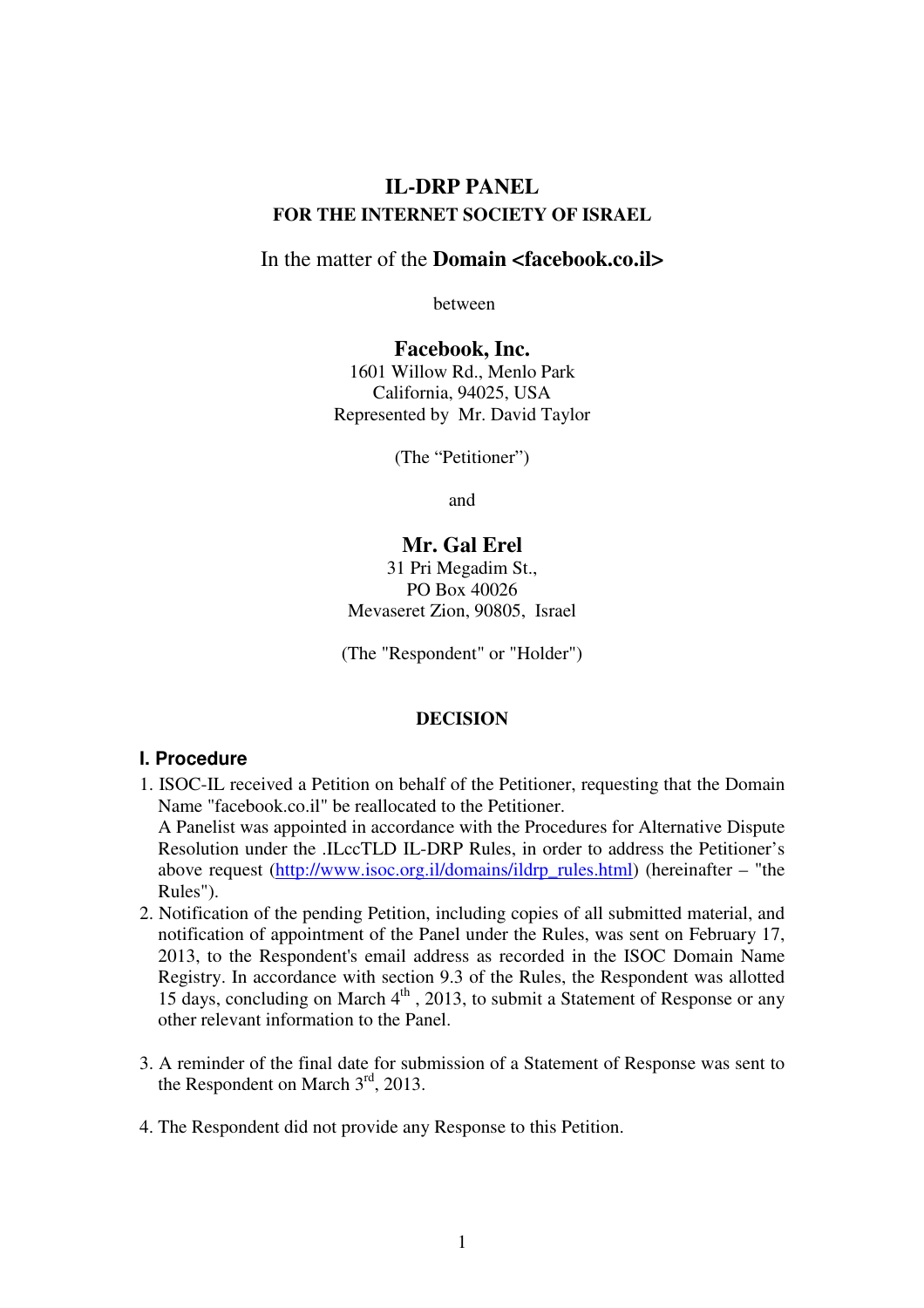## **II. Factual Background**

- 1. The Petitioner is a provider of online social networking services, whose services were first offered as an internal social networking service for Harvard University students as of February 2004, and later expanded to serve additional University communities.
- 2. On September  $26<sup>th</sup>$ , 2006, Facebook opened its services to the public. By 2011, it provided social networking services in more than 70 languages to over 800 million users worldwide.
- 3. The Respondent registered the Disputed Domain on October  $24<sup>th</sup>$ , 2006.
- 4. The Disputed Domain currently exhibits a website referring to four different Charity Organizations, dating from December 2010 to January 2011. None of the organizations seem to have any prima facie connection to the term "facebook". The website contains a disclaimer that it is not connected in any way to the social network facebook.com.
- 5. The Petitioner's lawyers contacted the Holder by phone trying to reach an agreement for transfer of the Disputed Domain (date unknown). In return, the Holder offered the Domain for sale for a sum of \$10,000. The Petitioner refused and counter-offered to pay \$3,000 for transfer of the Domain. The respondent then requested payment of \$8,000. The Petitioner refused this offer as well and filed this herein Petition.

## **III. The Parties' Claims**

## **A. The Petitioner**

- 1. The Petitioner claims to be the world's leading provider of online social networking services.
- 2. The Petitioner owns over 100 domain names consisting of the term "facebook", in different countries and different languages. Given the exclusively online nature of the Petitioner's services, the Petitioner's domain names, consisting of the term Facebook, are essential to its existence, and are the sole means by which millions of users partake of its services.
- 3. Petitioner's services have been offered since February 2004, and became available to the public in September 2006.
- 4. Petitioner indicates that evidence of the strength of the "Facebook" trademark can be gathered from a long list of cybersquatting attempts brought before WIPO and ruled in favor of "Facebook" , since 2007 (including attempts to register domains such as: <face-book.com>, <facebook.ie>, <facebook.me>, <facebook.info>, etc.).
- 5. The Petitioner notes that its services are provided worldwide, and as of 2011, it has provided social networking services in more than 70 languages to over 800 million active users worldwide.
- 6. Petitioner claims that in accordance with the requirements of the Rules, all elements exist indicating that the Domain should be transferred to the Petitioner, as follows: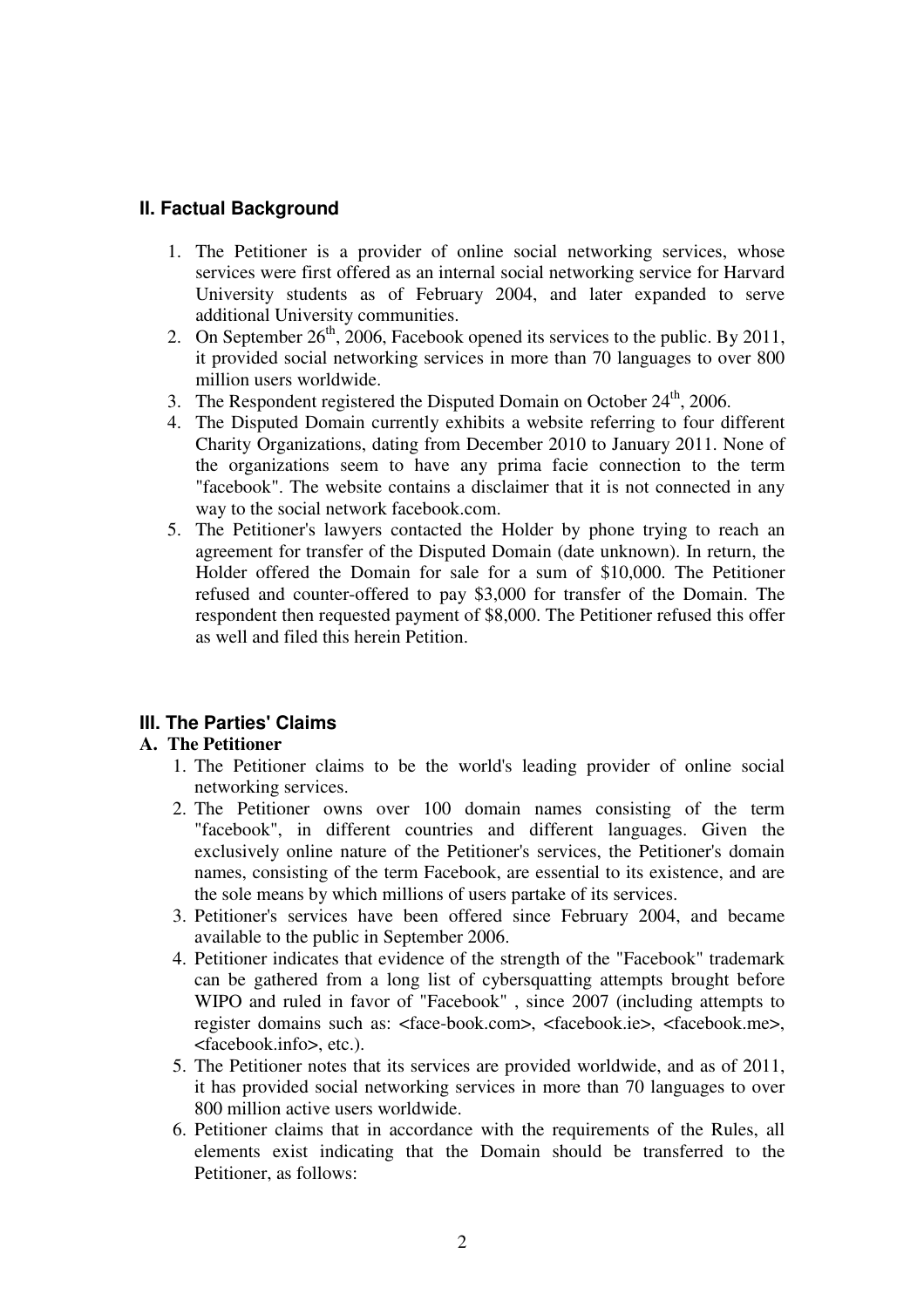- a. Disputed Domain is identical with Petitioner's trademark;
- b. Petitioner has rights in the name;
- c. Holder has no rights in the name; and
- d. Registration and/or use of the Domain are in bad faith.

### **6. The Respondent**

The Respondent failed to submit any Response to the Petition.

## **IV. Discussion**

- 1. The IL-DRP is an alternative dispute resolution procedure intended to provide expedited resolution to disputes regarding the allocation of Domain Names, in accordance with the Rules for Allocation of Domain Names under .IL. By registering a Domain, any Holder agrees to abide by these Rules.
- 2. In order for a case to be brought before a Il-DRP Panel, the Petitioner must show that certain grounds exist.
- 3. Let it be noted that without Response on behalf of the Respondent, the Panel will not refute any insufficient claims stated by the Petitioner, but will instead proceed to review whether the information present is in itself sufficient to establish grounds for re-allocation of the Disputed Domains, based on aforementioned Rules.
- 4. Therefore we will proceed to review existence of the grounds for the request, as follows:

 According to section 3 of the IL-DRP Rules, Disputes regarding allocation of a Domain Name by a Holder may be brought by a third party on the following grounds:

3.1. the Domain Name is the same or confusingly similar to a trademark, trade name, registered company name or legal entity registration ("Name") of the complainant; and

- 3.2. the Complainant has rights in the Name; and
- 3.3. the Holder has no rights in the Name; and

3.4. the application for allocation of the Domain Name was made or the Domain Name was used in bad faith.

4. Each of the claims above needs to be well established by Petitioner. In the following discussion we will address each claim, based on the Materials of the Petition and any other material available to the Panel.

#### **a. Name is Same or Confusingly Similar**

The requirement in the Rules is that "the Domain Name is the same or confusingly similar to a trademark, trade name, registered company name or legal entity registration ("Name") of the complainant".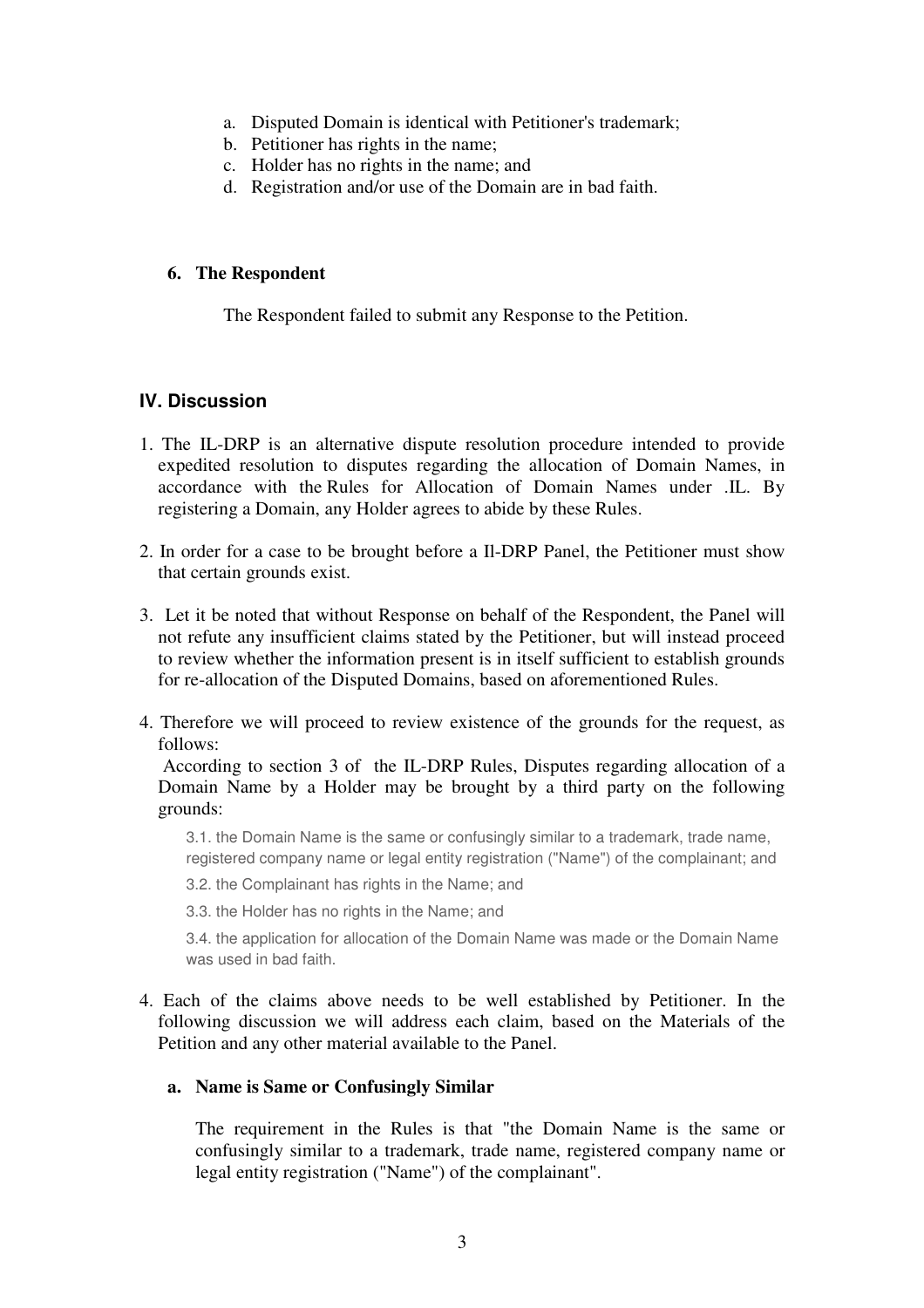The Disputed Domain consists of the term "facebook" and of the suffix "co.il".

It has been previously ruled that the suffix "co.il" is to be disregarded for the purpose of determining similarity of a Domain to a Registered Mark, since it is a common suffix indicating that the domain is registered as a commercial Israeli website (see for example ISOC Il-DRP case in the matter of <Crayola.co.il>).

Therefore the question remains whether the term "facebook" is the same or confusingly similar to a name of the Petitioner.

The Petitioner is a company registered as "Facebook Inc."

It owns multiple Domains worldwide consisting of the term <facebook>, including, inter alia, <facebook.com>, <facebook.org>, <facebook.ca>, <פייסבוק.co.il>, <facebook.biz>, <facebook.asia>, etc.

The Petitioner has registered many Trademarks under the same identical term (see below).

The Disputed Domain Name consists of the "facebook" name in its entirety, and is therefore the exact same as the company name of "Facebook Inc." and of the trademark "facebook"

Thus, the Panel finds that the Domain is the same as a trademark, registered company name and legal entity registration of the Petitioner, and therefore the first requirement under the rules, is fulfilled.

#### **b. Complainant has Rights in Name**

The following are clear indications of the Petitioner's Rights in the Disputed Domains:

- Petitioner has established that to date, "Facebook" is a well known trademark around the country and the world: It is strongly associated with Social Networking Services and has more than 800 million users worldwide and more than 30 billion pieces of content are shared each month on Facebook.
- The Petitioner holds numerous Registered Trademarks around the world, which are identical to the name – for example:
	- US Trademark FACEBOOK, number 3,041,791, filed February 2005, first used in commerce February 2004;
	- US Trademark FACEBOOK, number 3,122,052 filed February 2005, first used in commerce November 2004;
	- Israel Trademarks FACEBOOK, numbers 209768, 209770, 209771, 209771, 209773, filed March 2008.
- The Petitioner was incorporated under the name of Facebook, Inc., in Delaware on July 29<sup>th</sup>, 2004.
- The public, worldwide, clearly associates the term "Facebook" with the Petitioners social networking services. This is evidenced not only by the mount of users on Facebook, but also by web information services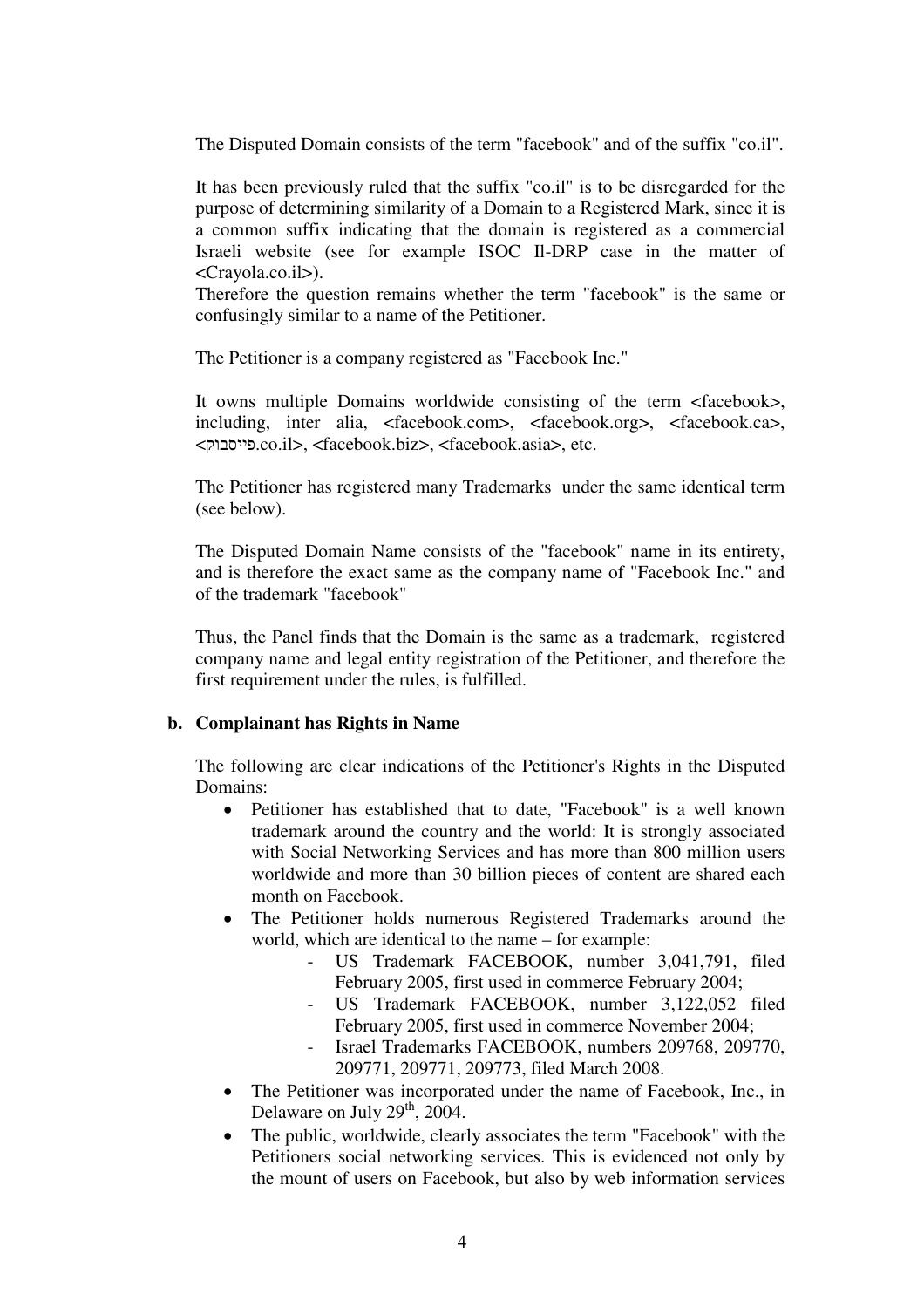who ranked Facebook as the second most visited website in the world and the third highest level of traffic in Israel (according to www.alexa.com on 16/7/2012).

• Petitioners rights to the name can also be gathered from previous WIPO cases, in which attempts to use the "facebook" in various website name were not recognized by the WIPO panel, and the holders were required to transfer possession of the domains to the Petitioner (inter alia: *Facebook Inc.v. Privacy Ltd. Disclosed Agent for YOLAPT* WIPO case No. D2007-1193,

All of the above clearly indicates that to date, the Petitioner has clear rights in the name "Facebook", as a well-known mark, registered Trademark and Corporate Name.

For clarification, we would like to address the issue of timing: Let it be noted that the Corporate Registration was in July 2004. The Petitioner's services under the Domain <facebook.com> were first offered in February 2004 and opened to the public in September 2006. The Disputed Domain was registered on October 24, 2006.

Since the term "Facebook" consists of two words – "face" and book", which together do not consist of a generic term and cannot be found in dictionaries, it is self evident that the Holder, when registering the Domain, knew and should have known of the existence of the Facebook name owned by the Petitioner and in use by it (see further discussion under "bad faith" below).

Therefore, the abovementioned registration and use of the Name both precede the registration date of the Disputed Domain, on October of 2006. The Rules do not require that Trademark registration necessarily precede Domain registration in order to guarantee Petitioner rights in a name. Such precedence might be relevant, if at all, only in relation to registration in bad faith (see similar circumstances in WIPO case *Facebook Inc. vs. Callverse Pty,* DAU2008-0007). It can suffice to state that even at the time of registration, the Petitioner already owned rights in the descriptive name "facebook" (see additional discussion below).

From all of the above it is evident that the Petitioner has established rights in the Disputed Domain.

#### **c. Respondent has no Rights in Name**

Respondent is a private citizen, lawyer by profession, who has no association whatsoever with the Petitioner or its products, and is in no way an authorized dealer, distributor or licensee of the Petitioner.

The Holder's business, a legal practice, is in no way connected with the term "Facebook", or with the Petitioner (other than in use of the social network services provided at facebook.com).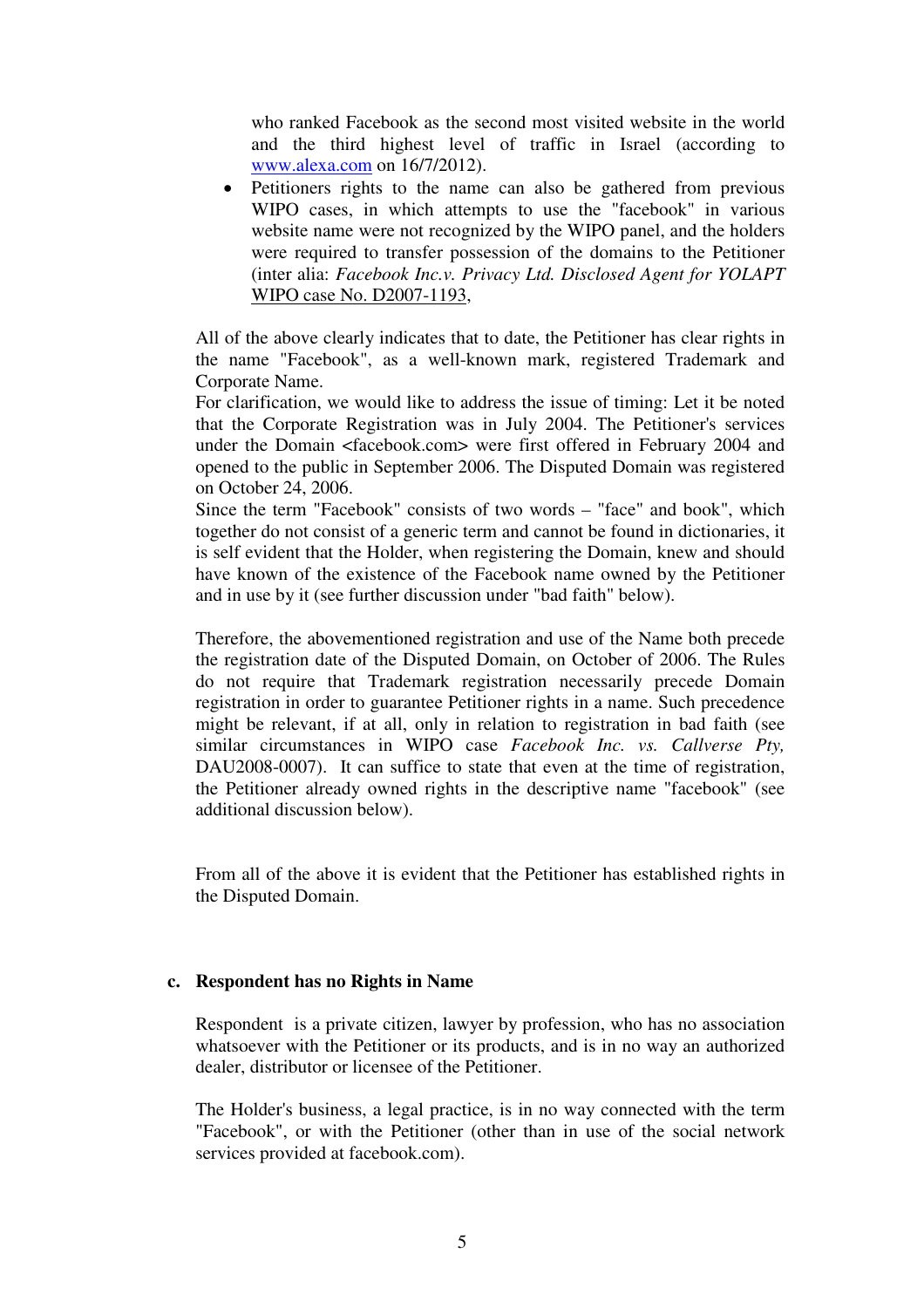The website under the Disputed Domain consists of reference to four, nonrelated charitable organizations. None of the Organizations have any association or connection with the term "Facebook" (It is not even clear what relation they have to the Respondent). In the information submitted with this Petition, previous screenshots of the website indicated commercial reference to Facebook, including the Facebook Logo. To date, and as of the past several months (according to historic screenshots of the web page under the Internet Wayback Machine at www.archive.org), these Logos have been removed from the web page.

The only current reference to "facebook", other than the Domain name, is a disclaimer stating, in Hebrew, that "this website is in no way or manner associated with the social networking site facebook.com".

As mentioned above, the term "facebook" is not a generic, dictionary term. There is no Prima Facie connection between the Holder (a private entity), the website and the distinctive term.

In previous communication between the Petitioner and the Holder, the Holder agreed to sell the Name, only for a substantial sum. This behavior clearly indicate that the holder has no interest in the Domain itself, thus indicating lack of rights to the Name.

The Holder failed to provide a Statement of Response to this Petition.

Therefore, in light of all the above, the Panel finds sufficient grounds to establish that the Holder has no rights in the name.

#### **d. Registration or Holding in Bad Faith**

Section 3.4 requires that "the application for allocation of the Domain Name was made or the Domain Name was used in bad faith". Though the Rule requires that either the registration or the use be in bad faith, it appears that in this case, there are multiple acts on behalf of the respondent which are indicative of bad faith both in registration and in use, as follows:

In Registration of the Name:

- The website Facebook.com became available for public use on September 2006. The Holder opened his own, personal Facebook account on the social network at Facebook.com, on October  $23<sup>rd</sup>$ , 2006. The Disputed Domain was allocated on the following day (October  $24<sup>th</sup>$ , 2006). Given the extent of press coverage of Facebook's opening to the public, together with the Holder's own, personal access and registration on Facebook.com, it is most highly unlikely that the Holder was not aware of Facebook.com, its existence, or its rights in the Name, at the time of registration.
- The term "Facebook" is not a generic word to be found in dictionaries, and has no relation to any services offered by the Respondent. Such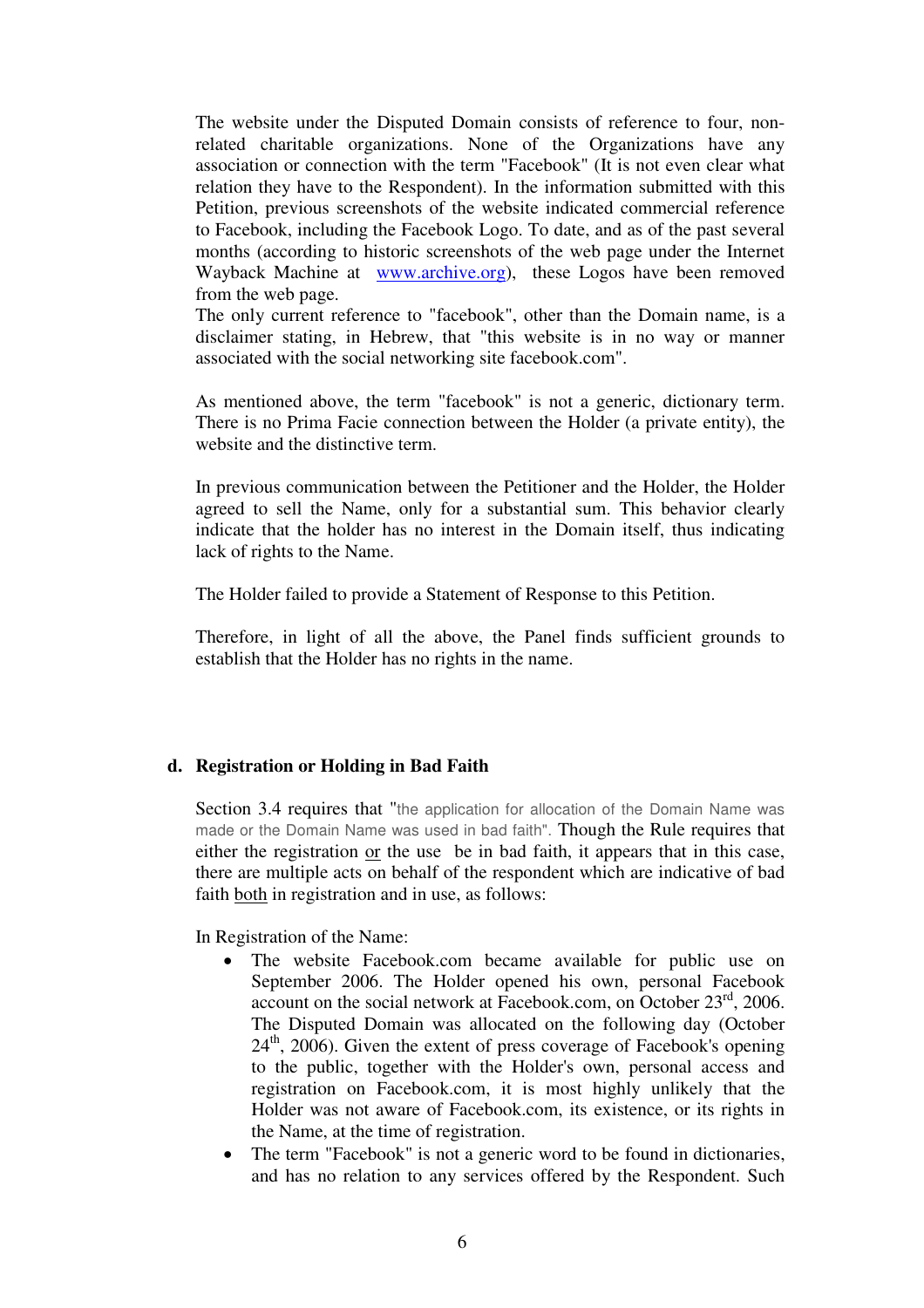combination is a proprietary term commonly attributed the meaning created by the Petitioner for the Mark "Facebook" as an online social network. Therefore, use of it by the Respondent indicates an attempt to register a Mark already created and used by the Petitioner.

In Use of the Name:

- The Respondent holds a Domain containing reference to four charitable organizations. The site is barely active and has no connection whatsoever or in any way to the Facebook Name (other than a disclaimer stating that it is in no way connected to the social Network Facebook.com).
- Respondent originally registered a Domain and included commercial links in his website. By nature of these links, they are intended to create profit and gain for certain parties. According to Rule 4.1e, indication of Bad faith is seen when "by using the domain name, the Holder has intentionally attempted to attract, for commercial gain, Internet users to its web site or other on-line location". Possibly the Petitioner assumed that when looking for the social network "facebook.com", potential new customers will not be surprised to find social non-profit organizations, and therefore will be confused by the similarity of the Names. Also important to note that the Respondent, being a lawyer himself, might have become aware of this connection, and therefore recently removed confusing commercial links from his sight (to date – there are no commercial links on the website under the Disputed Domain, which was not the case at the time of the filing of the petition). Such behavior, of course, indicates that the Respondent might have been aware of the existence of circumstances indicting bad faith, and recently took action trying, unsuccessfully, to avoid them.
- The Holder offered, when contacted by phone by Petitioners lawyers (date not provided by Petitioner), to sell the Disputed Domain for \$10,000, which is an unreasonable sum and in no way reflects the actual cost of the registration of the Domain. After negotiation, Holder agreed to reduce said offer only to \$8,000, which is still significantly in excess of the cost of actual registration. As can be learned from the WIPO UDRP Policy Rules, sec. 4.1 c, evidence of registration in bad faith can be found in: " circumstances indicating that the Holder has requested allocation or holds the Domain Name primarily for the purpose of selling, renting, or otherwise transferring the Domain Name allocation to the complainant who is the owner of the trademark or service mark or to a competitor of that Complainant, for valuable consideration in excess of documented out-of-pocket costs directly related to the domain name"

 In this case, Respondent clearly has no interest in holding the Domain or using it for any purpose of its own, but is solely interested in gaining profit from selling it at an unreasonable cost to the Party who has rights in the Name. Such behavior is clearly indicative of Registration in Bad Faith according to the Rules, and as has also been ruled numerous times both by previous Il-DRP Panels (ie – *Colgate-Palmolive Co. v.*